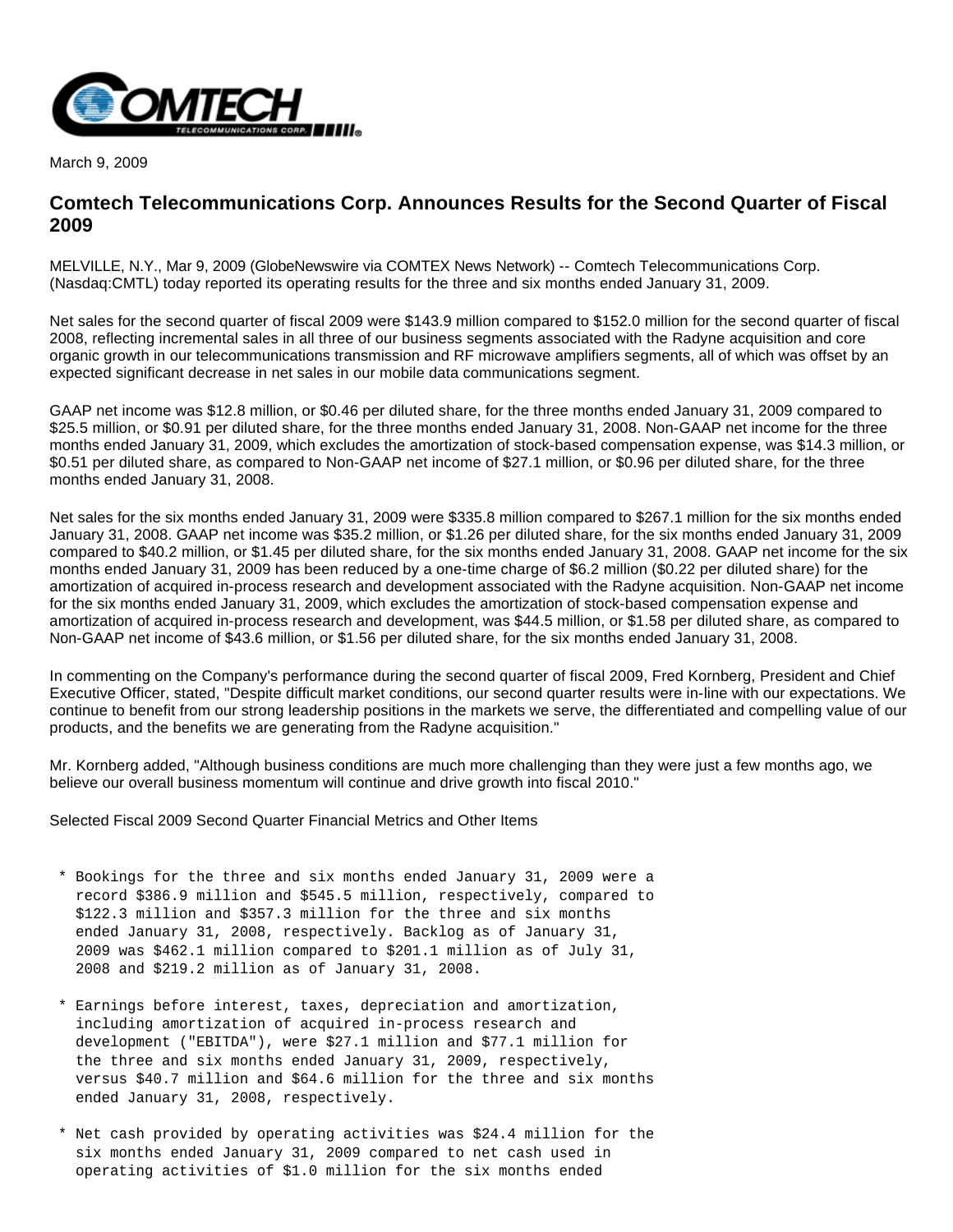January 31, 2008. The net increase in cash provided by operating activities was primarily driven by a significant decrease in net working capital requirements during the six months ended January 31, 2009 as compared to the six months ended January 31, 2008.

- \* Interest income and other was \$0.6 million and \$1.9 million for the three and six months ended January 31, 2009, respectively, as compared to \$4.1 million and \$8.5 million for the three and six months ended January 31, 2008, respectively. The decrease in interest income was primarily due to the significant reduction in our cash and cash equivalents primarily driven by payments relating to the August 1, 2008 acquisition of Radyne and the significant period-over-period decline in interest rates.
- \* As of February 12, 2009, all of our outstanding \$105.0 million 2.0% Convertible Senior Notes were fully converted by noteholders into an aggregate of 3,333,327 shares of our common stock, plus cash in lieu of fractional shares. As such, we currently have no long-term debt.
- \* Our effective tax rate for the three months ended January 31, 2009 and 2008 reflects discrete tax benefits of \$0.3 million and \$0.2 million, respectively. Excluding discrete items in both periods, our estimated effective tax rate for the three months ended January 31, 2009 was 34.5% as compared to 34.75% for the three months ended January 31, 2008. This decrease is primarily attributable to the retroactive extension of the Federal research and experimentation credit from December 31, 2007 through December 31, 2009. Our effective tax rate for fiscal 2009, excluding the amortization of acquired in-process research and development and the discrete tax benefits recorded, is expected to approximate 34.5%.

#### Conference Call

The Company has scheduled an investor conference call for 8:30 AM (ET) on Tuesday, March 10, 2009. Investors and the public are invited to access a live webcast of the conference call from the investor relations section of the Comtech web site at [www.comtechtel.com](http://www.comtechtel.com/). Alternatively, investors can access the conference call by dialing (800) 862-9098 (domestic) or (785) 424-1051 (international) and using the conference I.D. of "Comtech." A replay of the conference call will be available for seven days by dialing (402) 220-0874. In addition, an updated investor presentation, including earnings guidance, will be available on our web site shortly after the conference call.

#### About Comtech

Comtech Telecommunications Corp. designs, develops, produces and markets innovative products, systems and services for advanced communications solutions. The Company believes many of its solutions play a vital role in providing or enhancing communication capabilities when terrestrial communications infrastructure is unavailable or ineffective. The Company conducts business through three complementary segments: telecommunications transmission, mobile data communications and RF microwave amplifiers. The Company sells products to a diverse customer base in the global commercial and government communications markets. The Company believes it is a market leader in the market segments that it serves.

#### Cautionary Statement Regarding Forward-Looking Statements

Certain information in this press release contains forward-looking statements, including but not limited to, information relating to the Company's future performance and financial condition, plans and objectives of the Company's management and the Company's assumptions regarding such future performance, financial condition, plans and objectives that involve certain significant known and unknown risks and uncertainties and other factors not under the Company's control which may cause actual results, future performance and financial condition, and achievement of plans and objectives of the Company's management to be materially different from the results, performance or other expectations implied by these forward-looking statements. These factors include the timing of receipt of, and the Company's performance on, new orders that can cause significant fluctuations in net sales and operating results, the timing and funding of government contracts, adjustments to gross profits on long-term contracts, risks associated with international sales, rapid technological change, evolving industry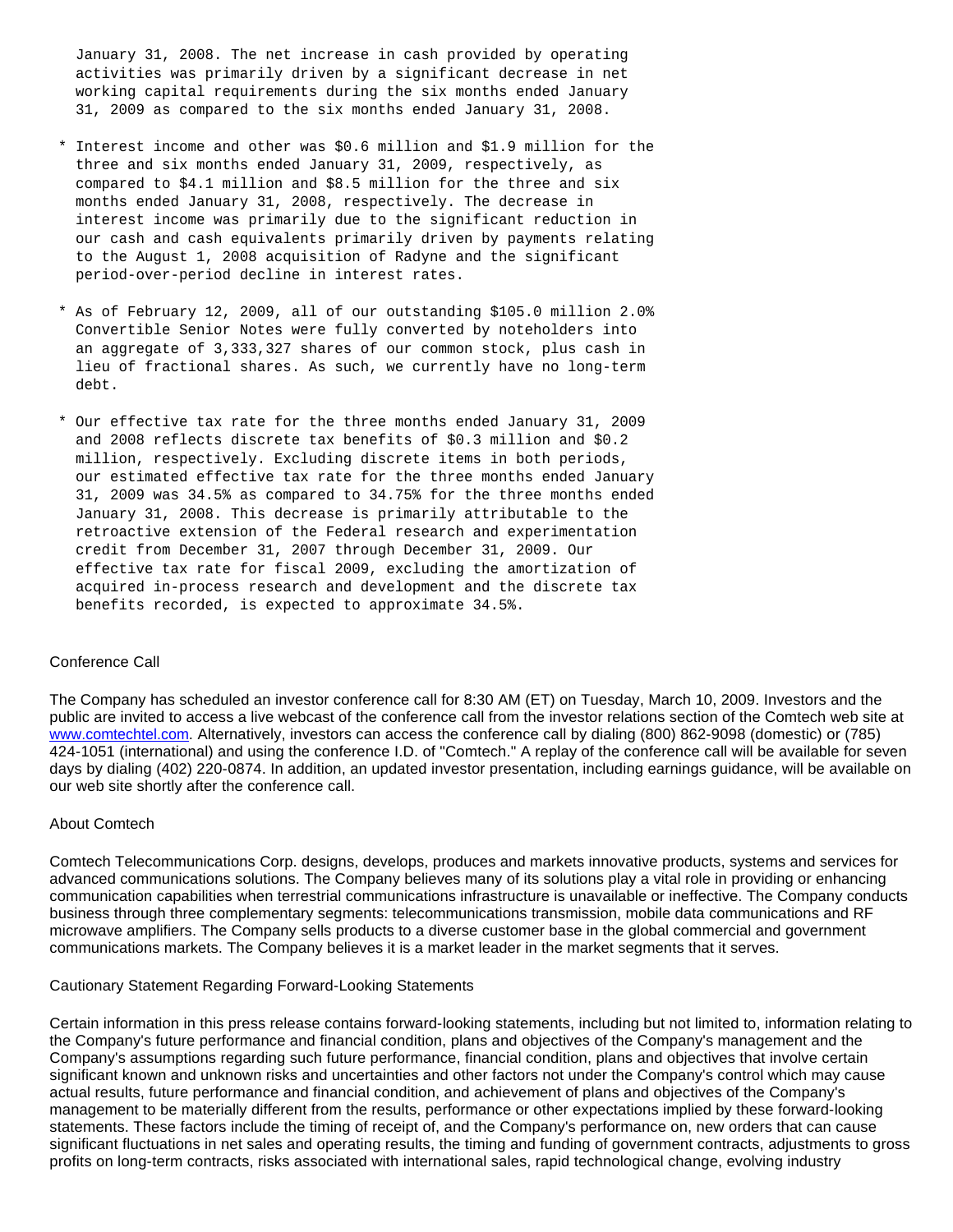standards, frequent new product announcements and enhancements, changing customer demands, changes in prevailing economic and political conditions, risks associated with the results of ongoing investigations into the Company's compliance with export regulations, risks associated with the Radyne acquisition, risks associated with the Department of Defense subpoenas, and other factors described in the Company's filings with the Securities and Exchange Commission.

### COMTECH TELECOMMUNICATIONS CORP. AND SUBSIDIARIES Condensed Consolidated Statements of Operations (Unaudited)

|                                                          | Three months ended<br>January 31, |                           | Six months ended<br>January 31,                       |                            |
|----------------------------------------------------------|-----------------------------------|---------------------------|-------------------------------------------------------|----------------------------|
|                                                          | 2009                              | 2008                      | 2009                                                  | 2008                       |
| Net sales<br>Cost of sales                               | \$143,886,000<br>84,409,000       | 152,030,000<br>85,705,000 | 335,801,000<br>189,345,000                            | 267,085,000<br>150,282,000 |
| Gross profit                                             | 59,477,000 66,325,000             |                           | 146,456,000                                           | 116,803,000                |
| Expenses:<br>Selling,<br>general and                     |                                   |                           |                                                       |                            |
| administrative<br>Research and                           | 25,969,000                        | 21,304,000                | 54,947,000                                            | 41,703,000                 |
| development<br>Amortization<br>of acquired<br>in-process | 12,522,000                        | 9,140,000                 | 26,647,000                                            | 20,181,000                 |
| research and<br>development<br>Amortization<br>оf        |                                   |                           | 6, 200, 000                                           |                            |
| intangibles                                              | 1,796,000                         | 434,000                   | 3,589,000                                             | 813,000                    |
|                                                          | 40,287,000                        | 30,878,000                |                                                       | 91,383,000 62,697,000      |
| Operating income 19,190,000                              |                                   | 35,447,000                | 55,073,000                                            | 54,106,000                 |
| Other expenses<br>(income):<br>Interest                  |                                   |                           |                                                       |                            |
| expense<br>Interest<br>income and                        | 711,000                           | 670,000                   | 1,377,000                                             | 1,347,000                  |
| other                                                    |                                   |                           | $(626,000)$ $(4,095,000)$ $(1,903,000)$ $(8,542,000)$ |                            |
| Income before<br>provision for                           |                                   |                           |                                                       |                            |
| income taxes                                             | 19,105,000                        | 38,872,000                | 55,599,000                                            | 61,301,000                 |
| Provision for<br>income taxes                            | 6, 265, 000                       | 13,403,000                | 20,388,000                                            | 21,138,000                 |
| Net income                                               | \$12,840,000<br>============      | 25,469,000<br>==========  | 35, 211, 000<br>===========                           | 40,163,000<br>==========   |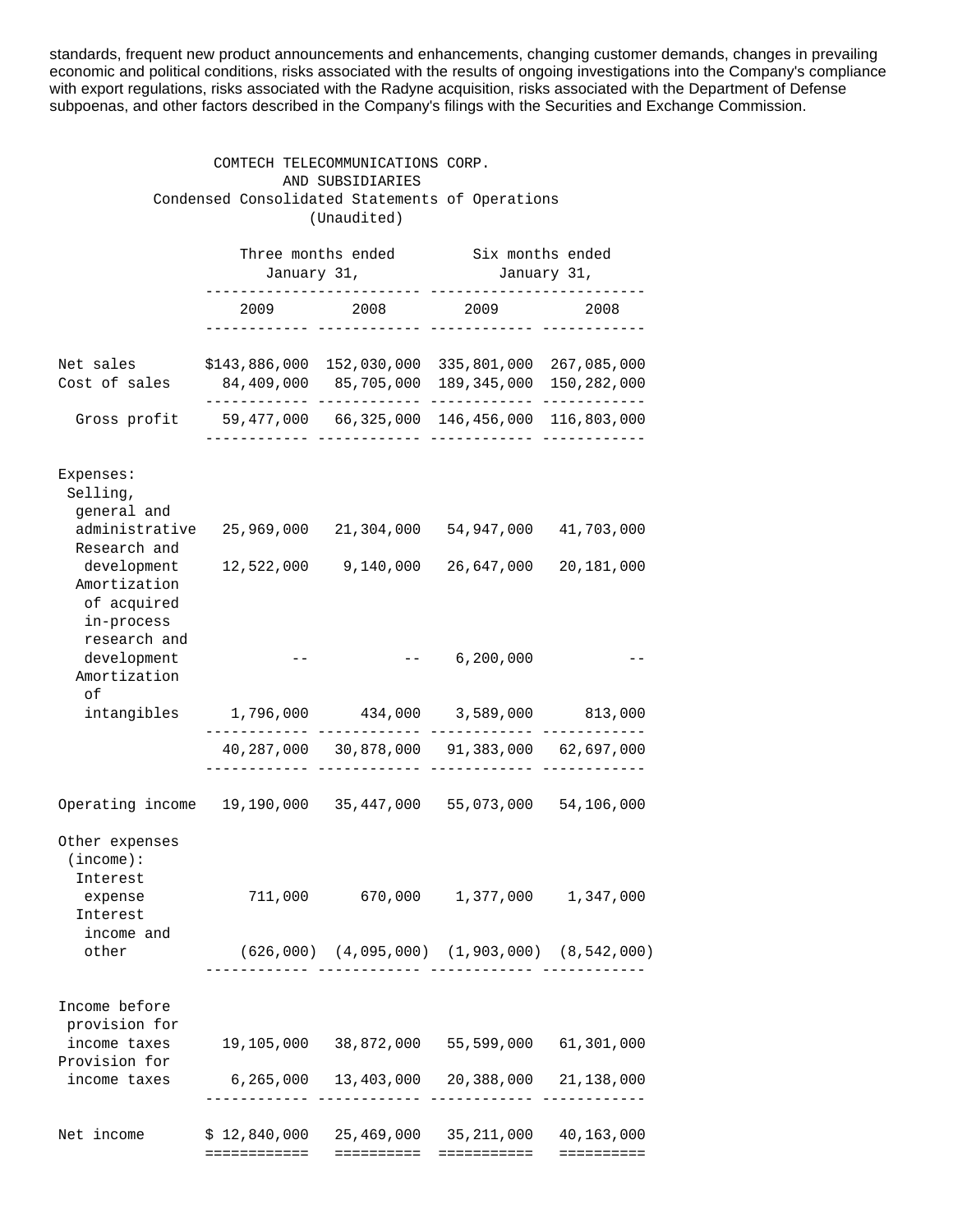| Net income per<br>share:                                                                                                          |    |                                             |                            |      |
|-----------------------------------------------------------------------------------------------------------------------------------|----|---------------------------------------------|----------------------------|------|
| Basic                                                                                                                             | Ŝ. | $0.52$ 1.06 1.43                            | ========================== | 1.67 |
| Diluted                                                                                                                           | Ŝ. | $0.46$ $0.91$                               | 1.26                       | 1.45 |
| Weighted<br>average number<br>of common<br>shares<br>outstanding -<br>basic                                                       |    | 24,759,000 24,099,000 24,673,000 24,012,000 |                            |      |
| Weighted<br>average number<br>of common and<br>common<br>equivalent<br>shares<br>outstanding<br>assuming<br>dilution -<br>diluted |    | 28,633,000 28,303,000 28,585,000 28,256,000 |                            |      |
|                                                                                                                                   |    |                                             |                            |      |

 COMTECH TELECOMMUNICATIONS CORP. AND SUBSIDIARIES Condensed Consolidated Balance Sheets

|                                         | January 31, July 31,<br>2009 | 2008                      |
|-----------------------------------------|------------------------------|---------------------------|
| Assets                                  |                              | (Unaudited) (Audited)     |
| Current assets:                         |                              |                           |
| Cash and cash equivalents               | \$232,207,000                | 410,067,000               |
| Accounts receivable, net                |                              | 95,672,000 70,040,000     |
| Inventories, net                        | 111,622,000                  | 85,966,000                |
| Prepaid expenses and other current      |                              |                           |
| assets                                  |                              | 12,041,000 5,891,000      |
| Deferred tax asset                      |                              | 17,297,000 10,026,000     |
| Total current assets                    |                              | 468,839,000 581,990,000   |
| Property, plant and equipment, net      | 39,433,000                   | 34,269,000                |
| Goodwill                                | 147,677,000                  | 24,363,000                |
| Intangibles with finite lives, net      |                              | 59,275,000 7,505,000      |
| Deferred financing costs, net           |                              | 1,080,000 1,357,000       |
| Other assets, net                       |                              | 708,000 3,636,000         |
| Total assets                            | \$717,012,000 653,120,000    |                           |
|                                         |                              |                           |
| Liabilities and Stockholders'<br>Equity |                              |                           |
| Current liabilities:                    |                              |                           |
| Accounts payable                        | \$22,588,000                 | 31,423,000                |
| Accrued expenses and other current      |                              |                           |
| liabilities                             |                              | 48, 238, 000 49, 671, 000 |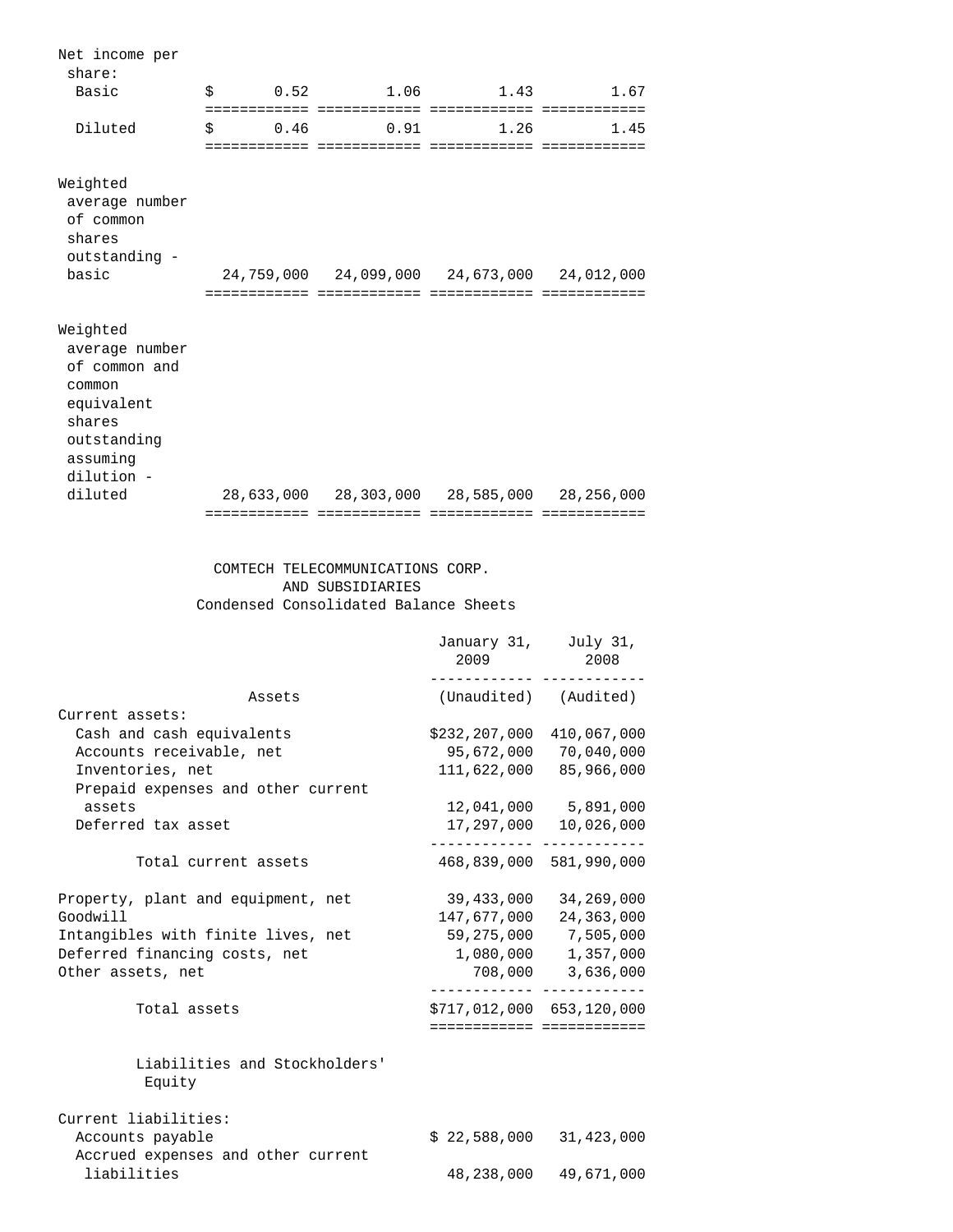| Customer advances and deposits                                                                                                                                                                                                                                                 |                                                                  | 17,514,000 15,287,000   |
|--------------------------------------------------------------------------------------------------------------------------------------------------------------------------------------------------------------------------------------------------------------------------------|------------------------------------------------------------------|-------------------------|
| Current installments of other                                                                                                                                                                                                                                                  |                                                                  |                         |
| obligations                                                                                                                                                                                                                                                                    | 37,000                                                           | 108,000                 |
| Interest payable                                                                                                                                                                                                                                                               | ----------- -----------                                          | 1,050,000 1,050,000     |
| Total current liabilities                                                                                                                                                                                                                                                      |                                                                  | 89,427,000 97,539,000   |
| Convertible senior notes                                                                                                                                                                                                                                                       | 104,616,000                                                      | 105,000,000             |
| Other liabilities                                                                                                                                                                                                                                                              | 2,480,000                                                        |                         |
| Income taxes payable                                                                                                                                                                                                                                                           |                                                                  | 3,714,000 1,909,000     |
| Deferred tax liability                                                                                                                                                                                                                                                         |                                                                  | 22,464,000 5,870,000    |
| Total liabilities                                                                                                                                                                                                                                                              | 222,701,000 210,318,000                                          |                         |
| Commitments and contingencies                                                                                                                                                                                                                                                  |                                                                  |                         |
| Stockholders' equity:<br>Preferred stock, par value \$.10 per<br>share; shares authorized and unissued<br>2,000,000<br>Common stock, par value \$.10 per share;<br>authorized 100,000,000 shares, issued<br>25,017,923 shares and 24,600,166<br>shares at January 31, 2009 and |                                                                  |                         |
| July 31, 2008, respectively                                                                                                                                                                                                                                                    | 2,502,000                                                        | 2,460,000               |
| Additional paid-in capital                                                                                                                                                                                                                                                     | 202,502,000 186,246,000                                          |                         |
| Retained earnings                                                                                                                                                                                                                                                              | 289, 492, 000 254, 281, 000                                      |                         |
| Less:                                                                                                                                                                                                                                                                          | ------------- -------------<br>494, 496, 000 442, 987, 000       |                         |
| Treasury stock (210,937 shares)                                                                                                                                                                                                                                                |                                                                  | $(185,000)$ $(185,000)$ |
| Total stockholders' equity                                                                                                                                                                                                                                                     | 494,311,000 442,802,000<br>. 200 200 200 200 200 200 200 200 200 |                         |
| Total liabilities and<br>stockholders' equity                                                                                                                                                                                                                                  | \$717,012,000 653,120,000                                        |                         |

### COMTECH TELECOMMUNICATIONS CORP. AND SUBSIDIARIES Reconciliation of Non-GAAP Financial Measures to GAAP Financial Measures (Unaudited)

|                                                                                                                                                                 | Three Months Ended<br>January 31, |              | Six Months Ended<br>January 31, |            |
|-----------------------------------------------------------------------------------------------------------------------------------------------------------------|-----------------------------------|--------------|---------------------------------|------------|
|                                                                                                                                                                 | 2009                              | 2008         | 2009                            | 2008       |
| Reconciliation<br>of Non-GAAP<br>Net Income to<br>GAAP Net<br>Income(1):<br>Non-GAAP net<br>income<br>Amortization<br>of acquired<br>in-process<br>research and | \$14,294,000                      | 27, 133, 000 | 44,501,000                      | 43,605,000 |
| development                                                                                                                                                     |                                   |              | (6, 200, 000)                   |            |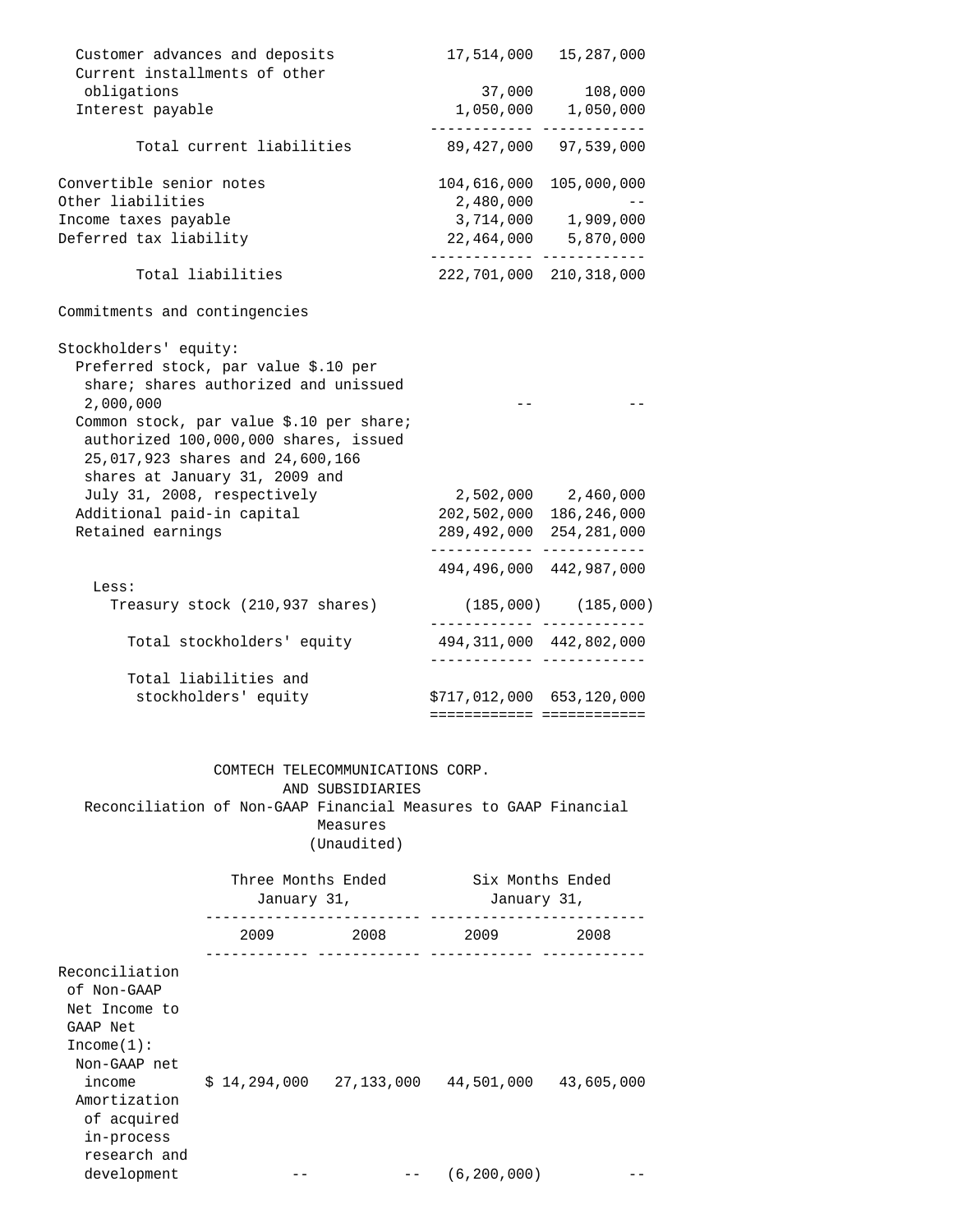| Amortization<br>of stock-<br>based                                                                                                           |                                                                  |                                          |             |            |
|----------------------------------------------------------------------------------------------------------------------------------------------|------------------------------------------------------------------|------------------------------------------|-------------|------------|
| Tax effect of<br>stock-based                                                                                                                 | compensation (2,292,000) (2,552,000) (4,710,000) (5,271,000)     |                                          |             |            |
| compensation<br>expense                                                                                                                      |                                                                  | 838,000 888,000 1,620,000 1,829,000      |             |            |
| GAAP net<br>income                                                                                                                           | $$12,840,000 \quad 25,469,000 \quad 35,211,000 \quad 40,163,000$ |                                          |             |            |
| Reconciliation<br>of Non-GAAP<br>Diluted<br>Earnings Per<br>Share to GAAP<br>Diluted<br>Earnings<br>Per Share $(1)$ :<br>Non-GAAP<br>diluted |                                                                  |                                          |             |            |
| earnings<br>per share<br>Amortization<br>of acquired<br>in-process<br>research and                                                           | \$<br>0.51                                                       | 0.96                                     | 1.58        | 1.56       |
| development<br>Amortization<br>of stock-                                                                                                     | $- -$                                                            | $- -$                                    | (0.22)      |            |
| based<br>compensation<br>Tax effect of<br>stock-based                                                                                        | (0.08)                                                           | (0.08)                                   | (0.16)      | (0.16)     |
| compensation<br>expense                                                                                                                      | 0.03                                                             | 0.03                                     | 0.06        | 0.05       |
| GAAP diluted<br>earnings per                                                                                                                 |                                                                  |                                          |             |            |
| share                                                                                                                                        | 0.46<br>\$                                                       | 0.91                                     | 1.26        | 1.45       |
| Reconciliation<br>of GAAP Net<br>Income to<br>$EBITDA(2)$ :<br>GAAP net                                                                      |                                                                  |                                          |             |            |
| income<br>Income taxes<br>Net interest<br>expense<br>(income) and                                                                            | $$12,840,000 \quad 25,469,000 \quad 35,211,000 \quad 40,163,000$ | 6,265,000 13,403,000                     | 20,388,000  | 21,138,000 |
| other<br>Amortization<br>of acquired<br>in-process<br>research and                                                                           |                                                                  | 85,000 (3,425,000) (526,000) (7,195,000) |             |            |
| development<br>Amortization<br>of stock-                                                                                                     |                                                                  |                                          | 6, 200, 000 |            |